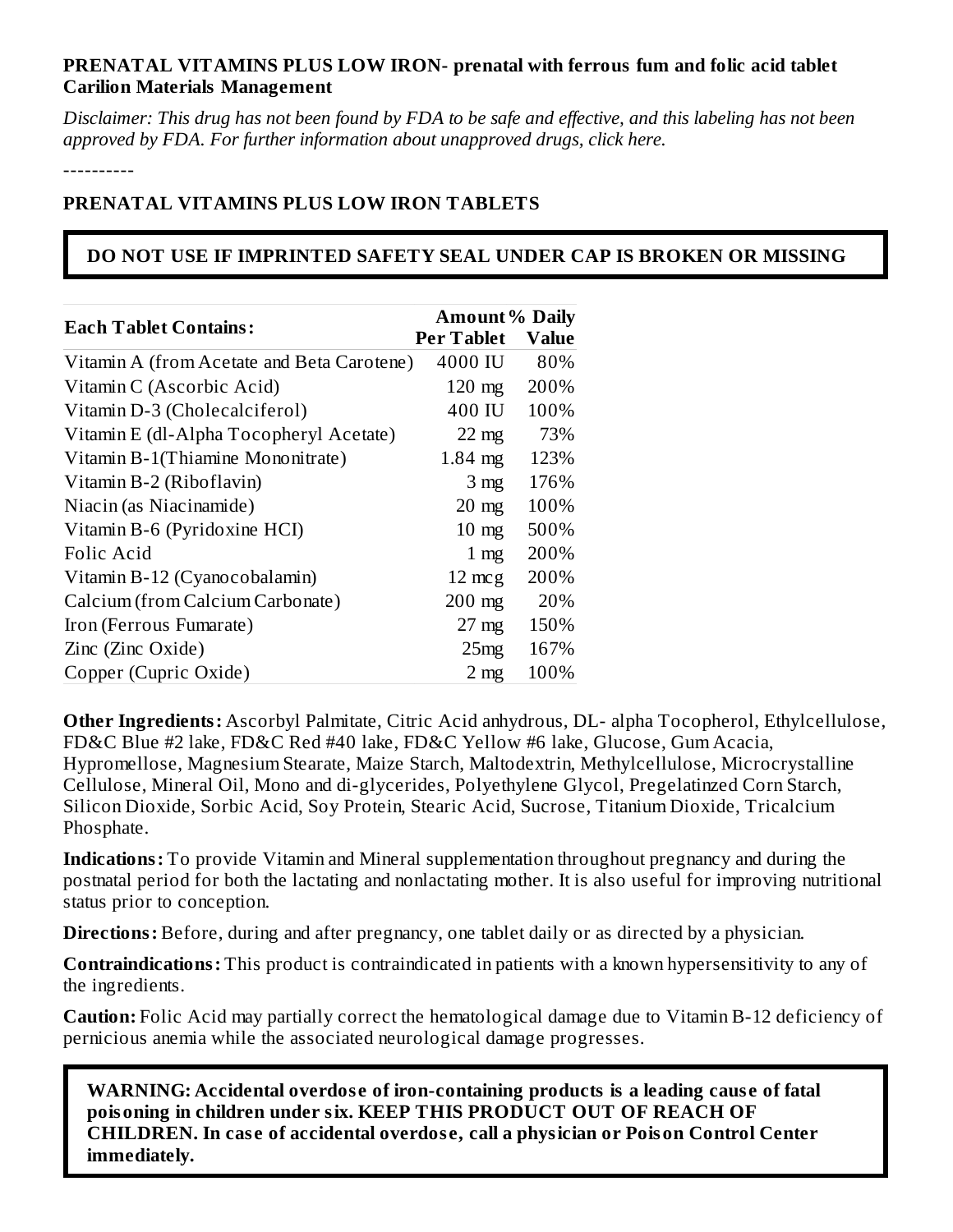**Store at room temperature, USP. Dispens e in a well clos ed light resistant container.**

#### **HOW SUPPLIED**

Product: 68151-5878

NDC: 68151-5878-1 1 TABLET in a BLISTER PACK

### **PRENATAL VITAMINS PLUS LOW IRON (PRENATAL WITH FERROUS FUM AND FOLIC ACID) TABLET**

Prenatal Plus<br>MULTIUITAMIN TABLET Dietary Surrlement Susar & Gluten Free MFG: Partin Pharm<br>LOT: 01171 EXP112/10 U082917JM7 Rx Only NDC: 39328-106-10 *<u>MANUHINAL AND AND</u>* 0000005878

**\*\*\*\*** 

## **PRENATAL VITAMINS PLUS LOW IRON**

prenatal with ferrous fum and folic acid tablet

| <b>Product Information</b> |      |                                                                          |
|----------------------------|------|--------------------------------------------------------------------------|
| Product Type               |      | HUMAN PRESCRIPTION DRUG Item Code (Source) NDC:68151-5878(NDC:39328-106) |
| Route of Administration    | ORAL |                                                                          |

#### **Active Ingredient/Active Moiety**

| <b>Ingredient Name</b>                                                                            | <b>Basis of Strength</b>                   | Strength          |
|---------------------------------------------------------------------------------------------------|--------------------------------------------|-------------------|
| VITAMIN A ACETATE (UNII: 3LE3D9 D6OY) (VITAMIN A - UNII:8 1G40 H8 B0T)                            | <b>VITAMINA</b>                            | 3080 [iU]         |
| <b>.BETA.-CAROTENE</b> (UNII: 01YAE03M7J) (.BETA.-CAROTENE - UNII:01YAE03M7J)                     | .BETA.-CAROTENE                            | 920 [iU]          |
| ASCORBIC ACID (UNII: PQ6CK8PD0R) (ASCORBIC ACID - UNII:PQ6CK8PD0R)                                | ASCORBIC ACID                              | $120$ mg          |
| CHOLECALCIFEROL (UNII: 1C6V77QF41) (CHOLECALCIFEROL - UNII:1C6V77QF41)                            | CHOLECALCIFEROL                            | 400 [iU]          |
| .ALPHA.-TOCOPHEROL ACETATE, DL- (UNII: WR1WPI7EW8) (.ALPHA.-TOCOPHEROL,<br>DL- - UNII:7QWA1RIO01) | .ALPHA.-TOCOPHEROL,<br>$DI -$              | $22$ mg           |
| <b>THIAMINE</b> (UNII: X66NSO3N35) (THIAMINE ION - UNII:4ABT0J945J)                               | <b>THIAMINE</b>                            | $1.84$ mg         |
| RIBO FLAVIN (UNII: TLM2976OFR) (RIBO FLAVIN - UNII: TLM2976OFR)                                   | <b>RIBOFLAVIN</b>                          | 3 <sub>mg</sub>   |
| NIACIN (UNII: 2679 MF687A) (NIACIN - UNII:2679 MF687A)                                            | <b>NIACIN</b>                              | $20$ mg           |
| PYRIDO XINE HYDRO CHLO RIDE (UNII: 68Y4CF58BV) (PYRIDO XINE - UNII: KV2JZ1BI6Z)                   | <b>PYRIDO XINE</b><br><b>HYDROCHLORIDE</b> | $10$ mg           |
| FOLIC ACID (UNII: 935E97BOY8) (FOLIC ACID - UNII:935E97BOY8)                                      | <b>FOLIC ACID</b>                          | $1 \,\mathrm{mg}$ |
| CYANO COBALAMIN (UNII: P6 YC3EG204) (CYANOCOBALAMIN - UNII:P6 YC3EG204)                           | CYANOCOBALAMIN                             | 12 <sub>ug</sub>  |
| CALCIUM CARBONATE (UNII: H0G9379FGK) (CALCIUM CATION - UNII:2M83C4R6ZB)                           | <b>CALCIUM CARBONATE</b>                   | $200$ mg          |
| IRON (UNII: E1UOL152H7) (IRON - UNII:E1UOL152H7)                                                  | <b>IRON</b>                                | $27 \text{ mg}$   |
| ZINC (UNII: J41CSQ7QDS) (ZINC - UNII:J41CSQ7QDS)                                                  | ZINC                                       | $25$ mg           |
| <b>COPPER</b> (UNII: 789U1901C5) (COPPER - UNII:789U1901C5)                                       | <b>COPPER</b>                              | $2$ mg            |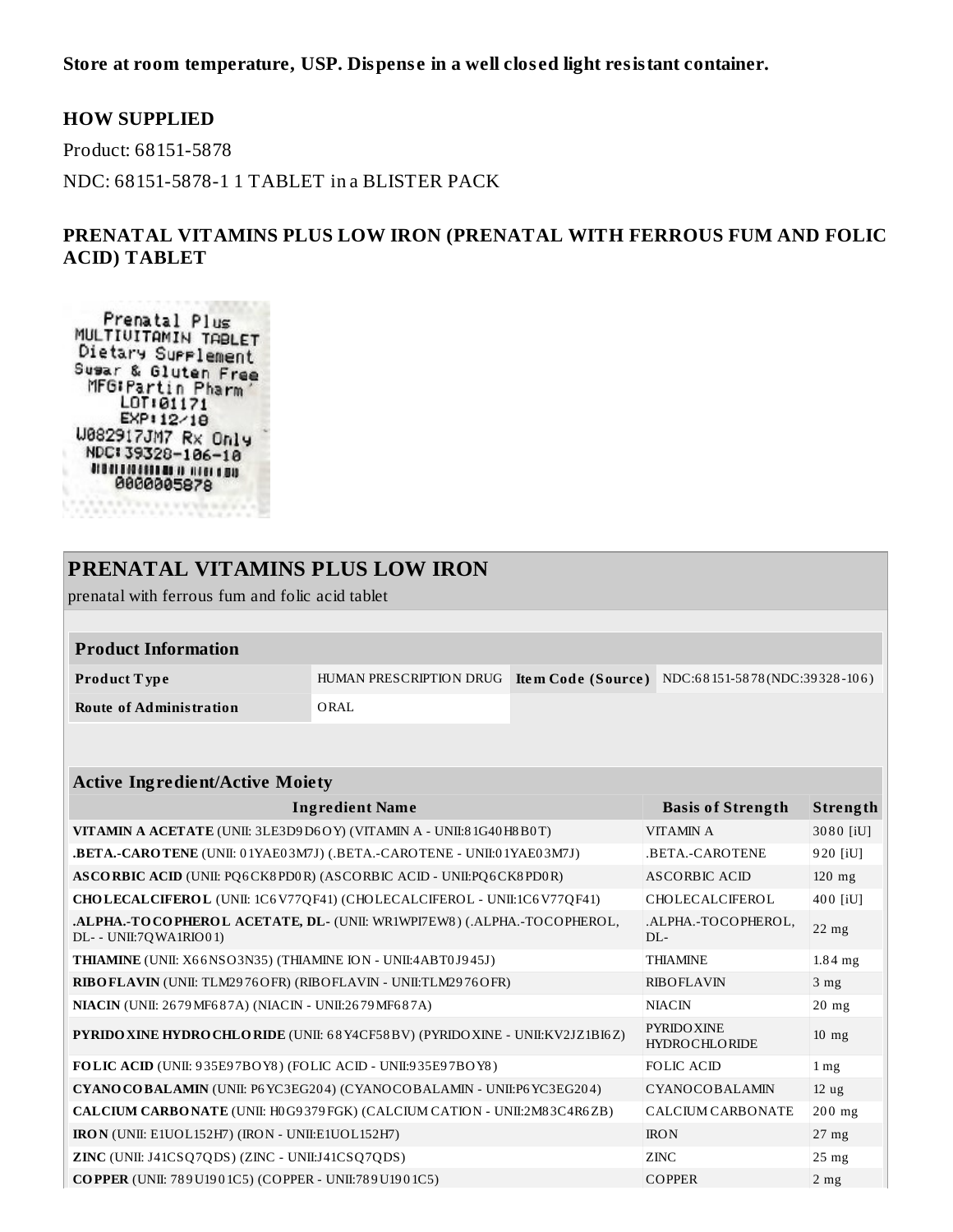| <b>Inactive Ingredients</b>                       |                                                                                      |                     |                                         |                           |
|---------------------------------------------------|--------------------------------------------------------------------------------------|---------------------|-----------------------------------------|---------------------------|
|                                                   | <b>Ingredient Name</b>                                                               |                     |                                         | Strength                  |
| <b>ASCORBYL PALMITATE (UNII: QN83US2B0N)</b>      |                                                                                      |                     |                                         |                           |
| <b>ANHYDROUS CITRIC ACID (UNII: XF417D3PSL)</b>   |                                                                                      |                     |                                         |                           |
| .ALPHA.-TOCOPHEROL, DL- (UNII: 7QWA1RIO01)        |                                                                                      |                     |                                         |                           |
|                                                   | ETHYLCELLULOSE, UNSPECIFIED (UNII: 7Z8S9VYZ4B)                                       |                     |                                         |                           |
| FD&C BLUE NO. 2 (UNII: L06K8R7DQK)                |                                                                                      |                     |                                         |                           |
| FD&C RED NO. 40 (UNII: WZB9127XOA)                |                                                                                      |                     |                                         |                           |
| FD&C YELLOW NO. 6 (UNII: H77VEI93A8)              |                                                                                      |                     |                                         |                           |
|                                                   | <b>DEXTROSE, UNSPECIFIED FORM (UNII: IY9 XDZ35W2)</b>                                |                     |                                         |                           |
| <b>ACACIA</b> (UNII: 5C5403N26O)                  |                                                                                      |                     |                                         |                           |
|                                                   | HYPROMELLOSE, UNSPECIFIED (UNII: 3NXW29V3WO)                                         |                     |                                         |                           |
| MAGNESIUM STEARATE (UNII: 70097M6I30)             |                                                                                      |                     |                                         |                           |
| STARCH, CORN (UNII: O8232NY3SJ)                   |                                                                                      |                     |                                         |                           |
| <b>MALTODEXTRIN</b> (UNII: 7CVR7L4A2D)            |                                                                                      |                     |                                         |                           |
|                                                   | METHYLCELLULOSE (100 MPA.S) (UNII: 4GFU244C4J)                                       |                     |                                         |                           |
|                                                   | <b>MICRO CRYSTALLINE CELLULO SE (UNII: OP1R32D61U)</b>                               |                     |                                         |                           |
| <b>MINERAL OIL (UNII: T5L8T28FGP)</b>             |                                                                                      |                     |                                         |                           |
| <b>GLYCERYL MONOSTEARATE (UNII: 230 OU9 XXE4)</b> |                                                                                      |                     |                                         |                           |
|                                                   | POLYETHYLENE GLYCOL, UNSPECIFIED (UNII: 3WJQ0SDW1A)                                  |                     |                                         |                           |
| <b>SILICON DIO XIDE (UNII: ETJ7Z6 XBU4)</b>       |                                                                                      |                     |                                         |                           |
| SORBIC ACID (UNII: X045WJ989B)                    |                                                                                      |                     |                                         |                           |
| SOY PROTEIN (UNII: R44IWB3RN5)                    |                                                                                      |                     |                                         |                           |
| <b>STEARIC ACID (UNII: 4ELV7Z65AP)</b>            |                                                                                      |                     |                                         |                           |
| SUCROSE (UNII: C151H8M554)                        |                                                                                      |                     |                                         |                           |
| TITANIUM DIO XIDE (UNII: 15FIX9V2JP)              |                                                                                      |                     |                                         |                           |
| TRICAL CIUM PHO SPHATE (UNII: K4C08XP666)         |                                                                                      |                     |                                         |                           |
|                                                   |                                                                                      |                     |                                         |                           |
| <b>Product Characteristics</b>                    |                                                                                      |                     |                                         |                           |
| Color                                             | brown (Beige)                                                                        | <b>Score</b>        |                                         | no score                  |
| <b>Shape</b>                                      | OVAL (OVAL)                                                                          | Size                |                                         | 9mm                       |
| Flavor                                            |                                                                                      | <b>Imprint Code</b> |                                         | P;5                       |
| <b>Contains</b>                                   |                                                                                      |                     |                                         |                           |
|                                                   |                                                                                      |                     |                                         |                           |
| Packaging                                         |                                                                                      |                     |                                         |                           |
| <b>Item Code</b><br>#                             | <b>Package Description</b>                                                           |                     | Marketing Start Date Marketing End Date |                           |
|                                                   | 1 NDC:68151-5878-1 1 in 1 BLISTER PACK; Type 0: Not a Combination Product 12/26/2017 |                     |                                         |                           |
|                                                   |                                                                                      |                     |                                         |                           |
| <b>Marketing Information</b>                      |                                                                                      |                     |                                         |                           |
| <b>Marketing Category</b>                         | <b>Application Number or Monograph Citation</b>                                      |                     | <b>Marketing Start Date</b>             | <b>Marketing End Date</b> |

Unappro ved drug o ther  $04/01/2013$